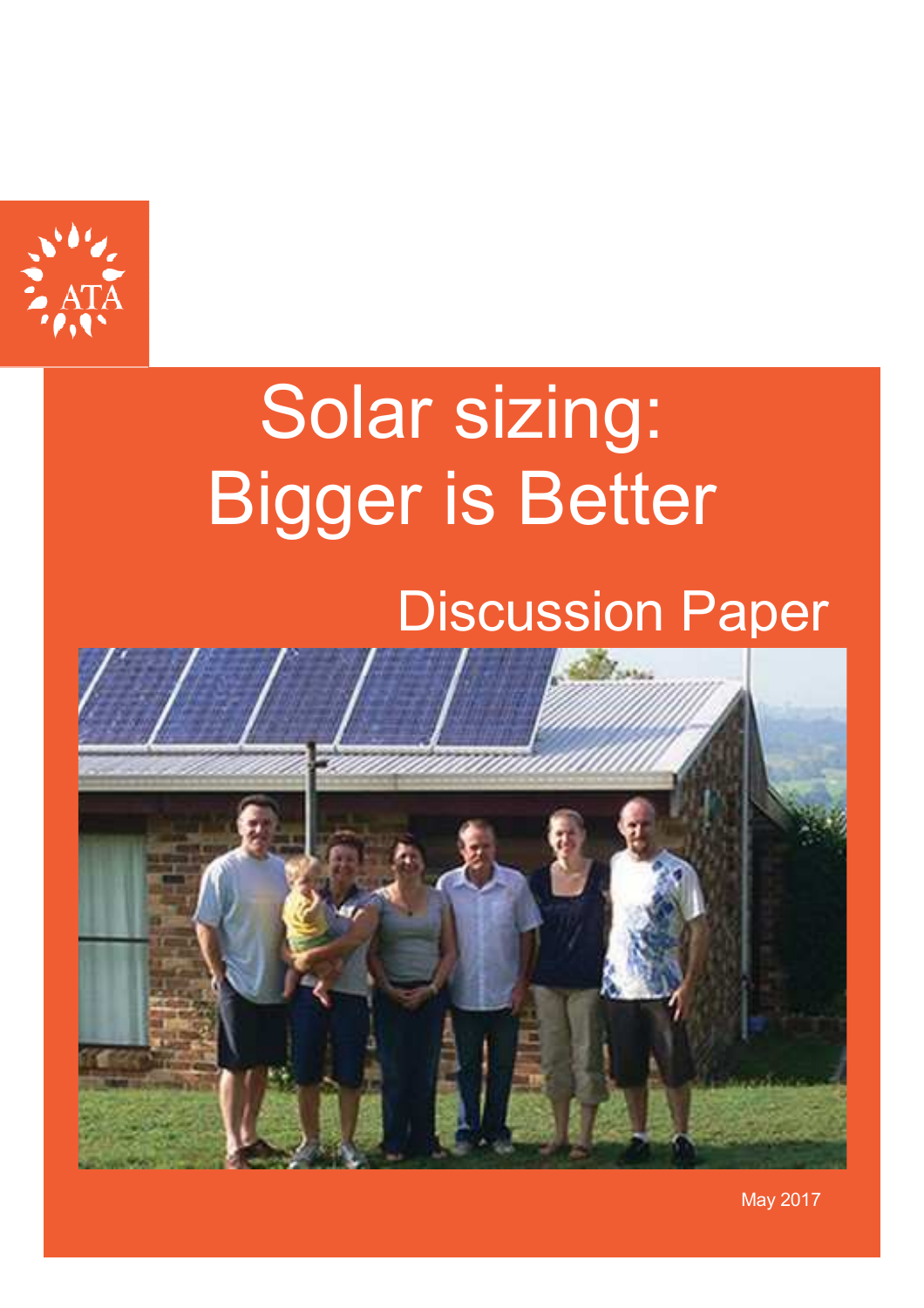#### **Document Information**

| <b>Document Version</b> | Date    | <b>Prepared By</b>                         | <b>Reviewed By</b>                          | Comments                                    |
|-------------------------|---------|--------------------------------------------|---------------------------------------------|---------------------------------------------|
| BiggerIsBetter02A       | 24/5/17 | Andrew Reddaway -<br><b>Energy Analyst</b> | Damien Moyse - Policy<br>& Research Manager |                                             |
| BiggerIsBetter02D       | 14/6/17 | Andrew Reddaway-<br><b>Energy Analyst</b>  | Damien Moyse - Policy<br>& Research Manager | Also widely circulated<br>within ATA staff. |

© 2017 Alternative Technology Association. All rights are reserved. No part of this report may be reproduced without acknowledgement of source.

#### **For general release**

#### **ATA Energy Projects Team**

Prepared by: Andrew Reddaway, Damien Moyse Cover photograph:

### **Alternative Technology Association**

Level 1, 39 Little Collins St, Melbourne VIC 3000 +61 3 9639 1500 +61 3 9639 5814 www.ata.org.au

Promoting Renewable Energy, Energy Efficiency and Water Conservation since 1980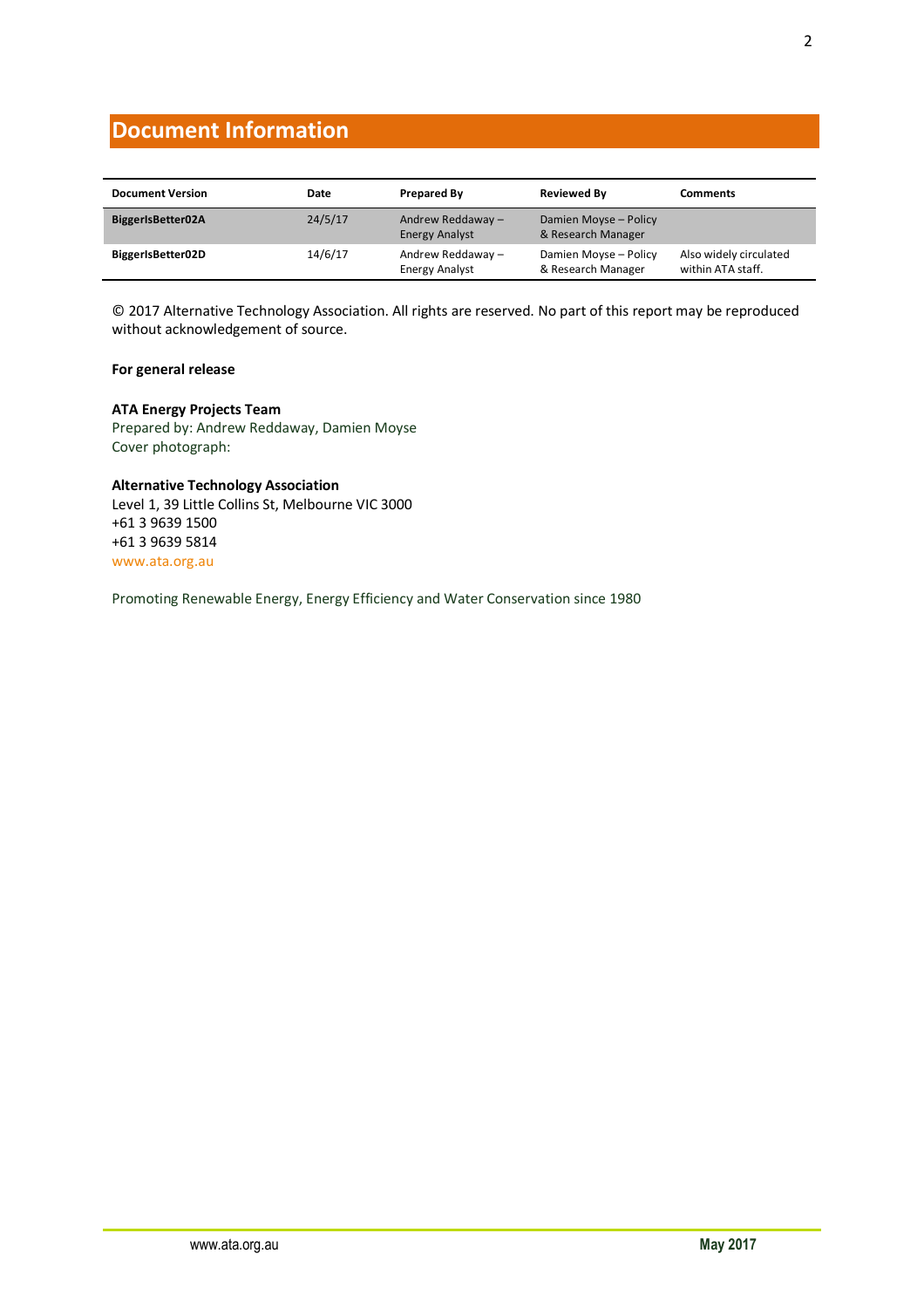## Contents

| 1.  |  |
|-----|--|
| 2.  |  |
| 3.  |  |
| 3.1 |  |
| 3.2 |  |
| 3.3 |  |
| 3.4 |  |
| 4.  |  |
| 4.1 |  |
| 4.2 |  |
| 4.3 |  |
| 4.1 |  |
| 5.  |  |
| 5.1 |  |
| 5.1 |  |
| 5.2 |  |
| 5.1 |  |
| 5.2 |  |
| 5.1 |  |
|     |  |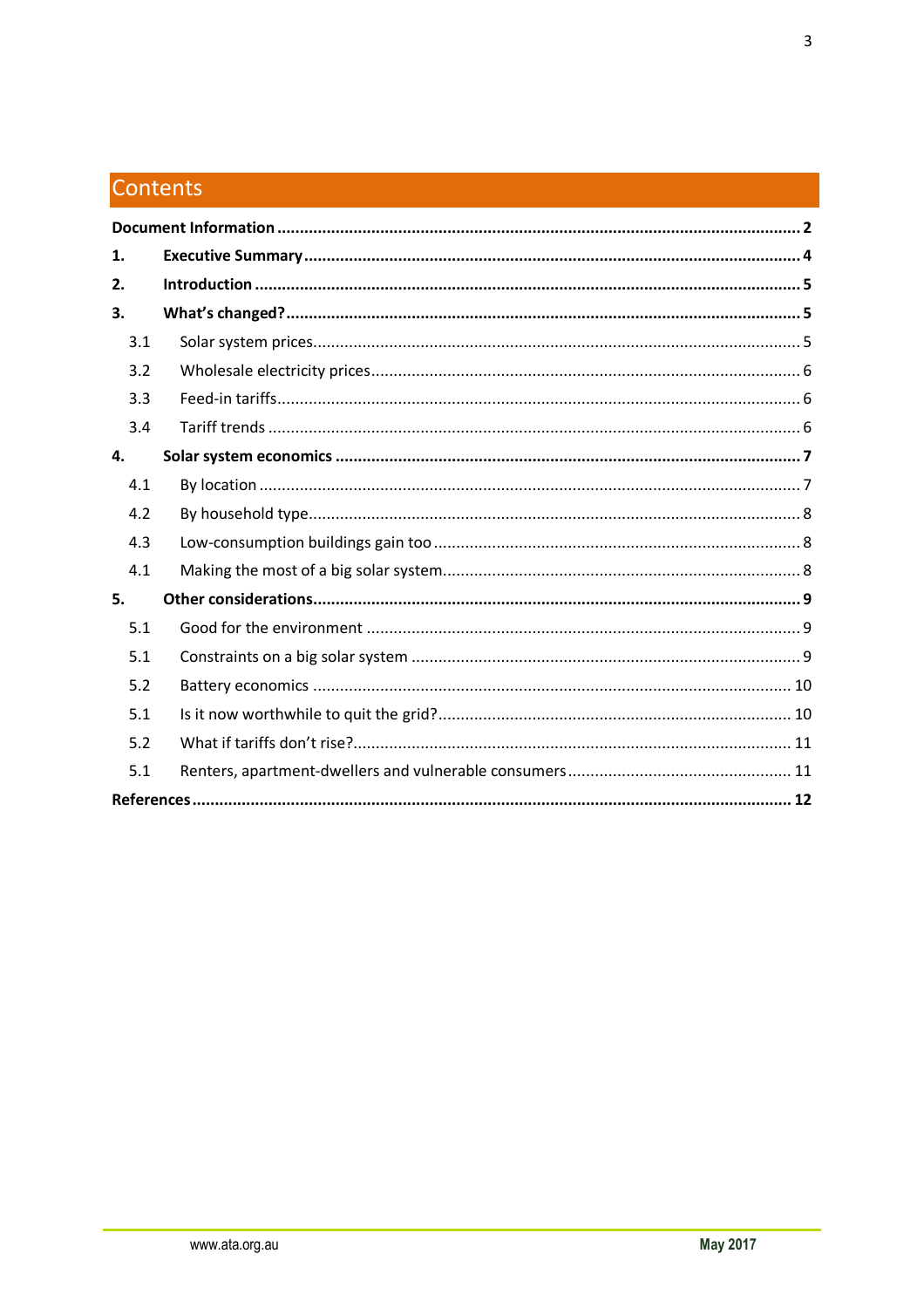#### **1. Executive Summary**

People often ask the Alternative Technology Association (ATA) what size grid-connected solar system they should have installed on their roof. Traditionally the ATA has advised people to consider this carefully based on their electricity consumption. Nowadays we generally recommend a big solar system, even if consumption is low.

This change is due to two main factors:

- 1. Per panel, large residential solar systems are cheaper than small ones. Since August 2012 larger systems have halved in price, while smaller ones have only dropped by a quarter.
- 2. Feed-in tariffs are increasing, due primarily to rises in the wholesale electricity price.

Economics now favour larger systems, such as 5 kilowatts (15-20 modern panels). After modelling a wide range of scenarios, we found very few cases in which a 2-kilowatt solar system (six to eight modern panels) achieves economic payback quicker than a 5-kilowatt one. Five-kilowatt systems often achieve payback in six to seven years, and only a few outlying scenarios see a payback longer than 10 years. Where feed-in tariffs have risen to 11 cents per kilowatt hour or greater, it can even be worthwhile installing solar on unoccupied buildings.

As well as providing economic benefits, larger solar systems are also more beneficial to the environment, as they directly displace more generation by centralised fossil fuel power stations.

We recommend that households:

- Aim to install a big solar system, subject to constraints such as budget, suitable roof space and approvals.
- Don't ignore energy efficiency changes to a home, as these may pay off even quicker than solar.

Some types of households such as renters and apartment dwellers face barriers to installing solar, but options do exist for these people to benefit from solar too.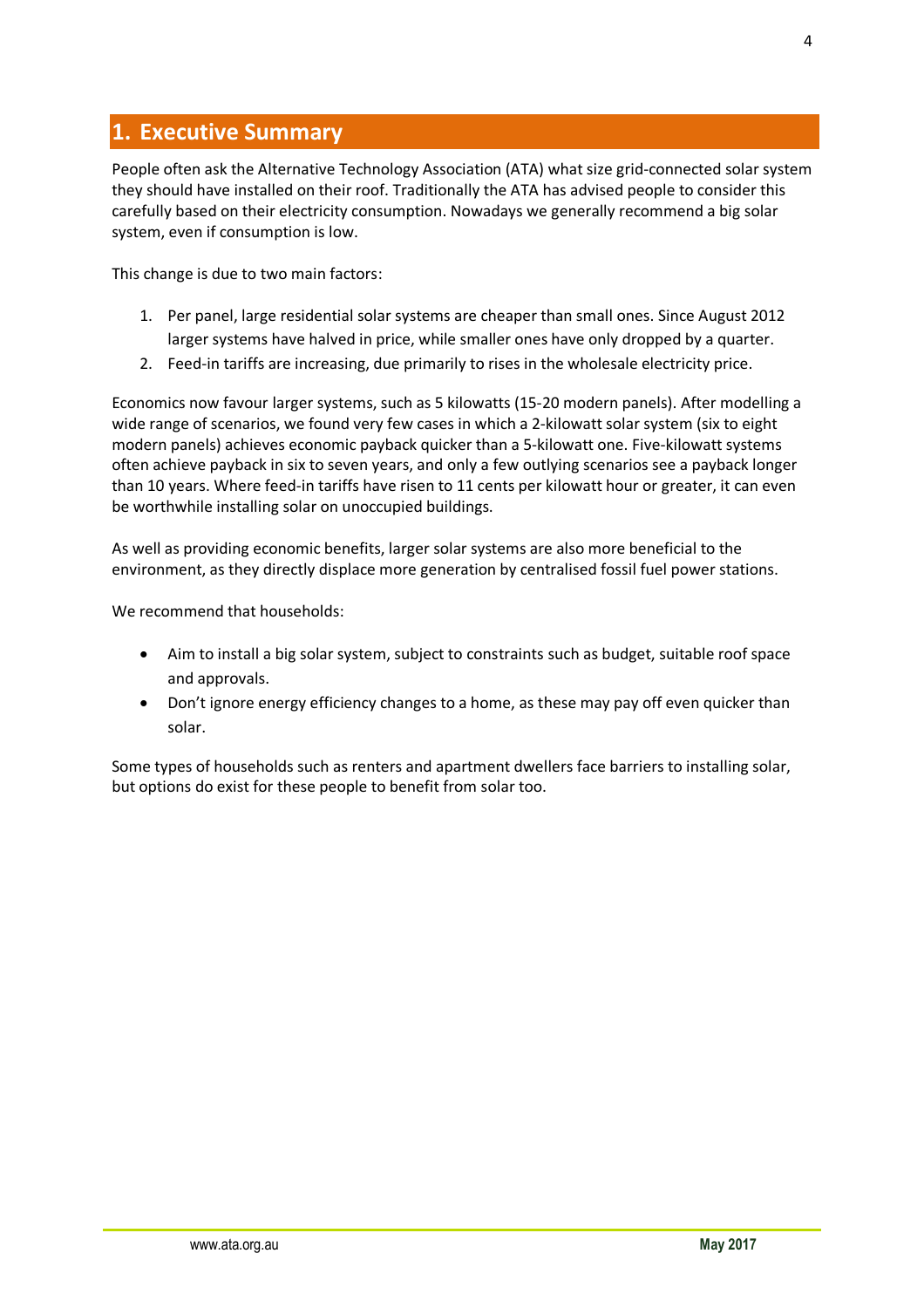#### **2. Introduction**

The Alternative Technology Association (ATA) has for many years advised people to consider carefully the size of the grid-connected solar systems they want installed on their roof. If you primarily want to help the environment and cost is of little concern, it has always made sense to have as many panels installed as possible, as all their generation displaces electricity from dirty, centralised power plants. But most people have budgetary constraints, so their solar system needs to make economic sense as well as helping the environment. To achieve this, we've previously recommended people size a solar system based on their electricity consumption and maximise other opportunities, such as energy efficiency.

However, things have changed. **Nowadays we generally recommend a big solar system** even if electricity consumption is low.

#### **3. What's changed?**

#### **3.1 Solar system prices**

The past five years have seen significant price reductions, especially for larger solar systems. Prices vary with component quality and location, but on average a 5kW solar system (15-20 modern panels) now costs around \$6,200 according to Solar Choice's residential price benchmark data<sup>1</sup>. Let's compare a 5kW system to its smaller 2kW cousin (six to eight modern panels). To compare these two system sizes, the cost is presented in dollars per Watt.



This chart reveals that since August 2012, **larger systems have halved in price, while smaller ones have only dropped by a quarter**.

Why has this price gap opened up? Larger systems have always enjoyed economies of scale compared to smaller systems because while the installer is on the roof it's relatively easy for them to add more panels. One reason is that the price of solar panels has fallen faster than other components. The industry has also become more familiar with large systems, as they are now more frequently installed than small ones.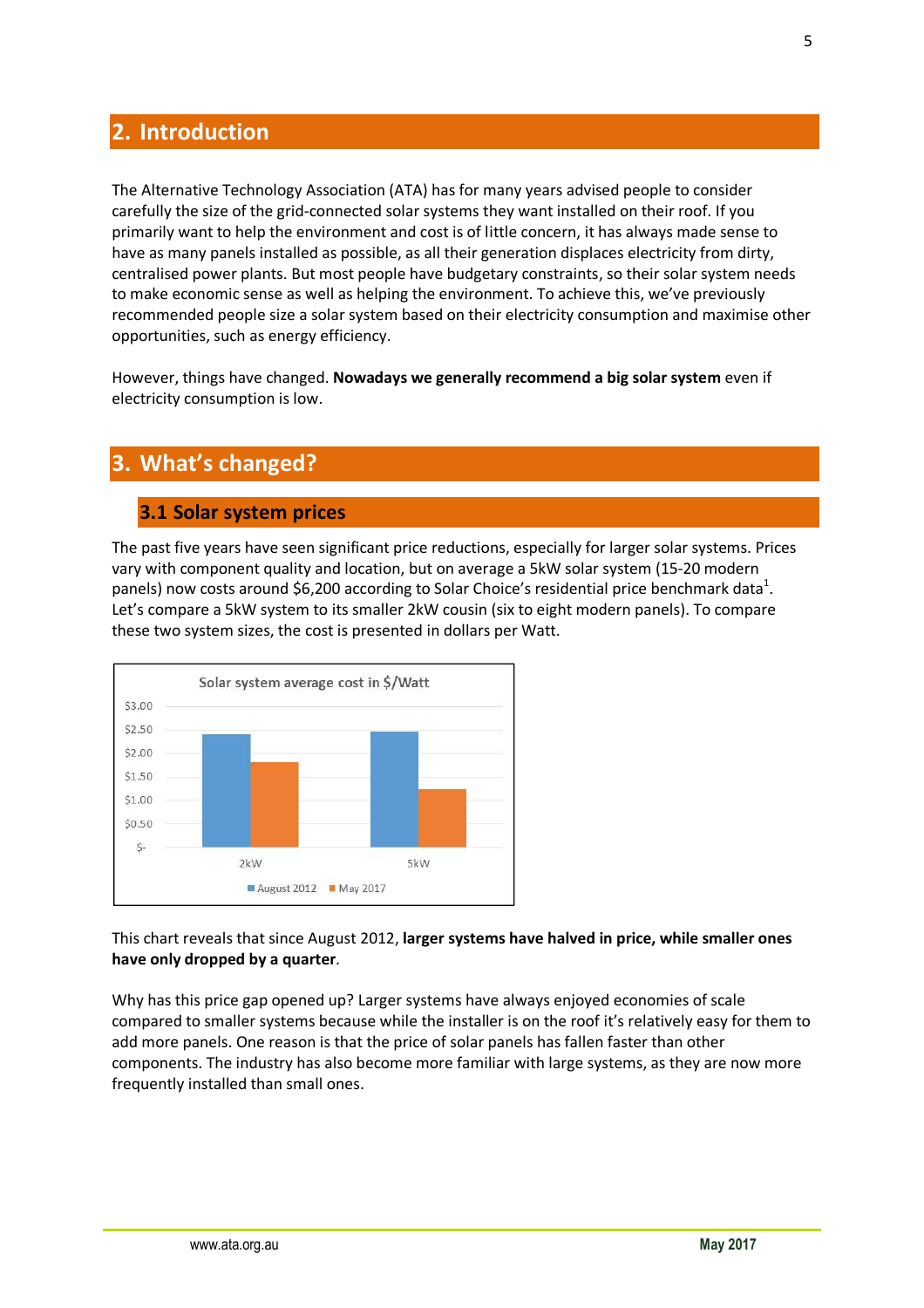#### **3.2 Wholesale electricity prices**

Over the past year**, the wholesale electricity price in the eastern states of Australia has roughly doubled** to around \$100 per megawatt hour, or 10c per kilowatt hour, as shown in the chart<sup>2</sup>.

This wholesale price rise of roughly 5c per kWh may well be passed on to the retail bills. For example, households paying 25c/kWh may see a 25% increase.

Big companies often pay much lower tariffs, so the same 5c increase will have a proportionally



higher impact on them. They often have long-term energy contracts, so their cost won't rise until these are renegotiated.

This profound change in the market has several causes. One is the recent dramatic rise in the price of natural gas burned to generate electricity. Also, the closure of Hazelwood Power Station in Victoria with little notice has created a short-term tightening of electricity supply, compared to the over-supply prior to that event.

In WA, no similar rise has occurred. However, prices might rise due to the state government winding back its subsidy to electricity prices.<sup>3</sup>

#### **3.3 Feed-in tariffs**

The Victorian Government recently announced that solar feed-in tariffs in that state will rise to 11.3c per kWh from July 1, 2017, **roughly double their previous level**<sup>4</sup>. This change is primarily due to the increased wholesale electricity price. We expect other states to follow suit, as feed-in tariffs below the wholesale electricity price are clearly unfair to people with solar. In NSW, a draft recommendation has already been made for a range of 11.6 to 14.6c, compared to the current range of 5.5c to 7.2 $c^5$ .

Our solar payback calculations assume 11.3c/kWh in Vic, and in other states a doubling of feed-in tariffs from current levels of 5-8c, phased in over the next five years.

#### **3.4 Tariff trends**

Our solar payback analysis looks 20 years into the future, and allows for different electricity tariffs in each future year. We used AEMO's retail tariff forecasts<sup>6</sup>, however since they were based on Hazelwood closing in 2020, we pulled them forward by three years. This allows for annual tariff rises between 1.5% (QLD) and 3.4% (Tas).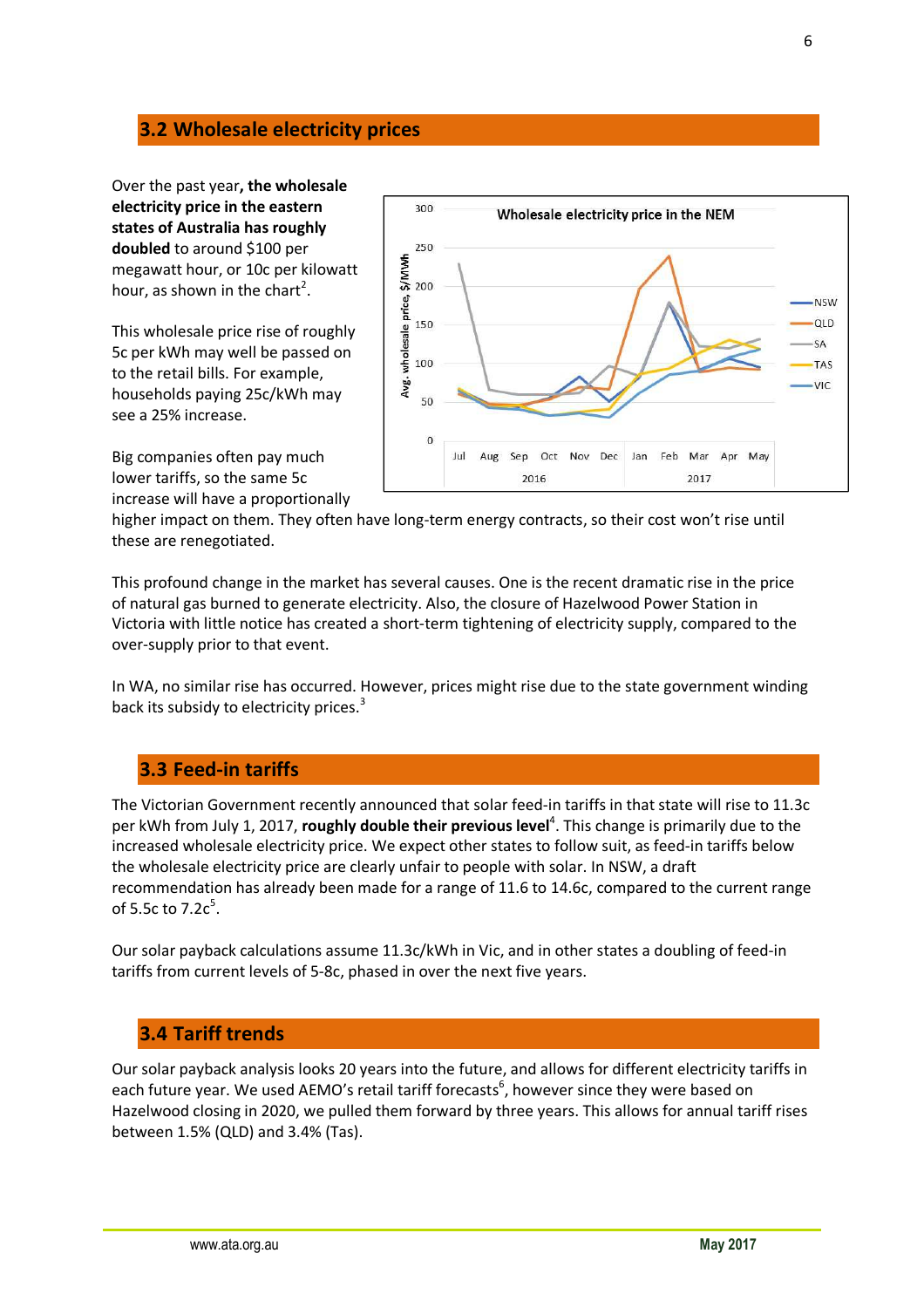#### **4. Solar system economics**

If you're planning a solar system, is it "worth it" to upsize from say 2kW to 5kW? The extra panels will be relatively cheap but more of their generation will be exported, only earning a low feed-in tariff.

Over a year, all grid-connected solar systems supply some of their electricity directly to household appliances, and export (feed-in) the remainder to the grid<sup>7</sup>. If you install a larger solar system, a greater proportion of its annual generation will be exported. For example, depending on household consumption a solar system rated at 5 kilowatts (15-20 modern panels) might export 80% of its generation. This doesn't help the economics, because electricity exported to the grid only earns the feed-in tariff, which currently range from 5c to 14c per kilowatt-hour depending on your location and electricity plan<sup>8</sup>. On the other hand solar electricity used on-site, rather than exported, saves you paying the grid tariff, which is typically around 20c to 35c per kilowatt-hour, but can be even higher for some people.

We studied these economics by simulating a large number of scenarios in half-hour intervals for a whole year using Sunulator, our free solar feasibility calculator<sup>9</sup>. We considered common grid tariffs in each capital city for a variety of household consumption profiles. Our analysis also included panel degradation over time and likely tariff changes (see below). Panels are assumed to be north-facing with a 20-degree tilt.

Our primary economic measure was payback time, i.e. the number of years until bill savings recoup the installation cost, with the fewer years the better. Payback times shorter than 10 years are generally considered attractive to solar customers, as the system is likely to pay for itself before any significant expenses, for example replacing the inverter. **The panels should last at least 20 years, so cumulative bill savings are large, especially for a larger system.**

#### **4.1 By location**

The first chart is for a stay-at-home family using 23kWh per day on average, on a flat tariff. For this example, **in no location did a 2kW system pay back quicker than a 5kW one.** We also ran scenarios for 3, 4 and 6kW systems, and found these to obey the same trend.



The Northern Territory is a special case as solar installations are particularly expensive, but this is counteracted by a relatively generous feed-in tariff, equal to the import tariff. Bigger is better here too!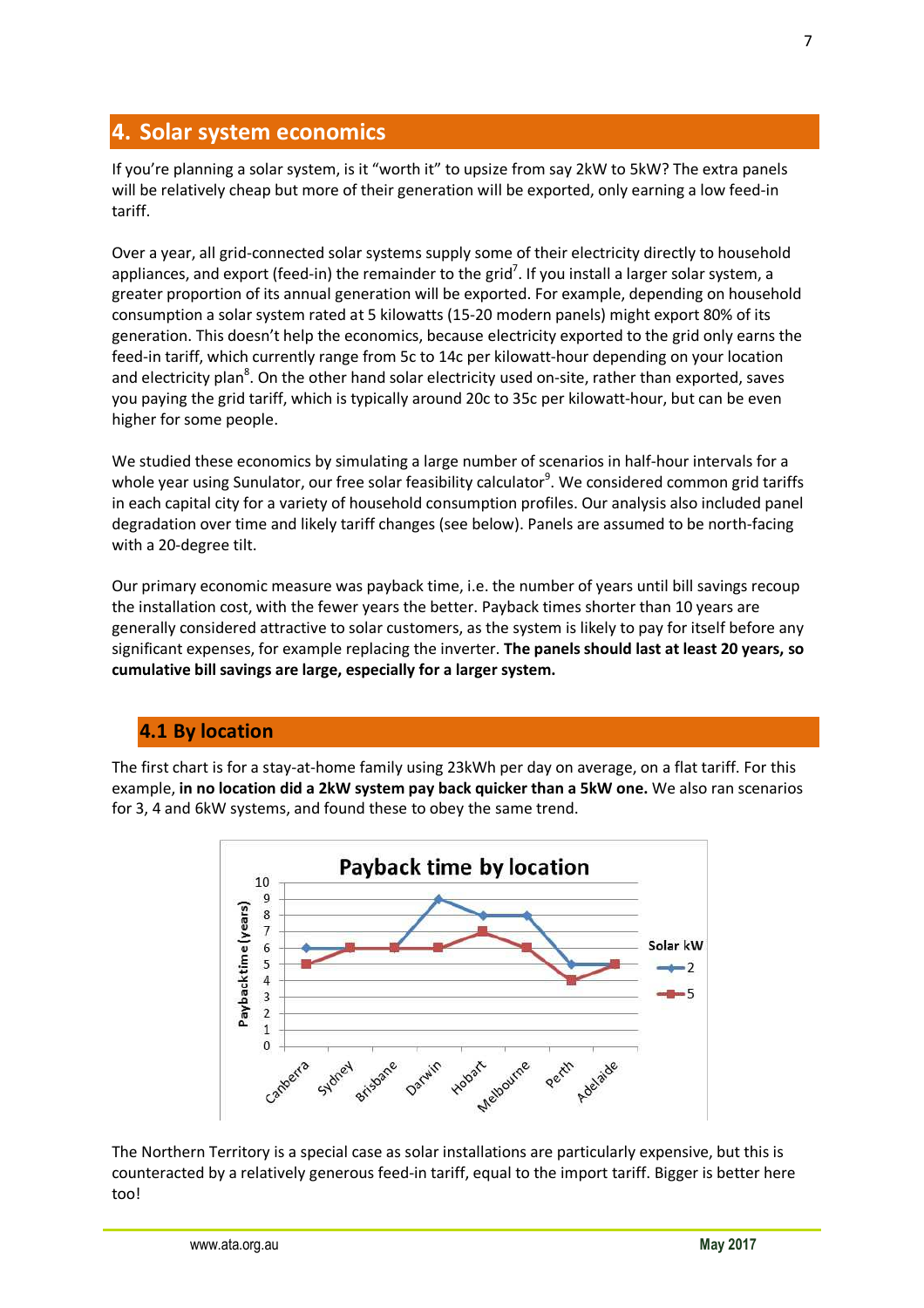#### **4.2 By household type**

The next chart shows different households in Sydney on a flat tariff. "LU" is a large electricity user, "SH" is a stay-at-home family, "WC" is a working couple and "SU" is a small user. The following two digits denote their average daily electricity consumption in kWh.

For a 5kW solar system, payback time varies from four to eight years depending on consumption profile. Households with higher consumption achieve payback more quickly. **Again, there are no cases in which a 2kW system pays back quicker than a 5kW.** 



The above scenarios give annual returns of 10-25% when converted to an "equivalent interest rate" or Internal Rate of Return. This is **attractive compared to some financial investments**, for example stock market returns were reportedly around 10% over the past ten years<sup>10</sup>.

**We found that a 5kW system achieved payback in less than 10 years in all but a few scenarios.** The exceptions were the lowest-consumption households in some Tasmanian locations.

#### **4.3 Low-consumption buildings gain too**

With feed-in tariffs at the new higher levels, **a solar system can now be economic** *even if it exports all its generation to the grid*. For example, an export-only 5kW system in Melbourne should generate around 7000kWh and earn \$790 per year. If the system costs \$6400 on the simplest calculation it achieves payback in less than nine years! Because of this, low-consumption buildings such as holiday houses and storage sheds have become a new market for solar systems.

#### **4.1 Making the most of a big solar system**

Solar electricity is the cheapest source of energy for households<sup>11</sup>. To make the best use of it, run appliances while the sun is shining where practical. Also, as gas appliances wear out you can install efficient electric appliances instead. If you can stop using gas altogether, this will also save you hundreds of dollars per year by eliminating the daily supply charge to have gas connected.

Batteries are getting cheaper – in a couple of years it may be cost-effective to store excess solar energy for use at night-time. A big solar system will support this. Similarly, in the future you may want to charge an electric vehicle from solar power too.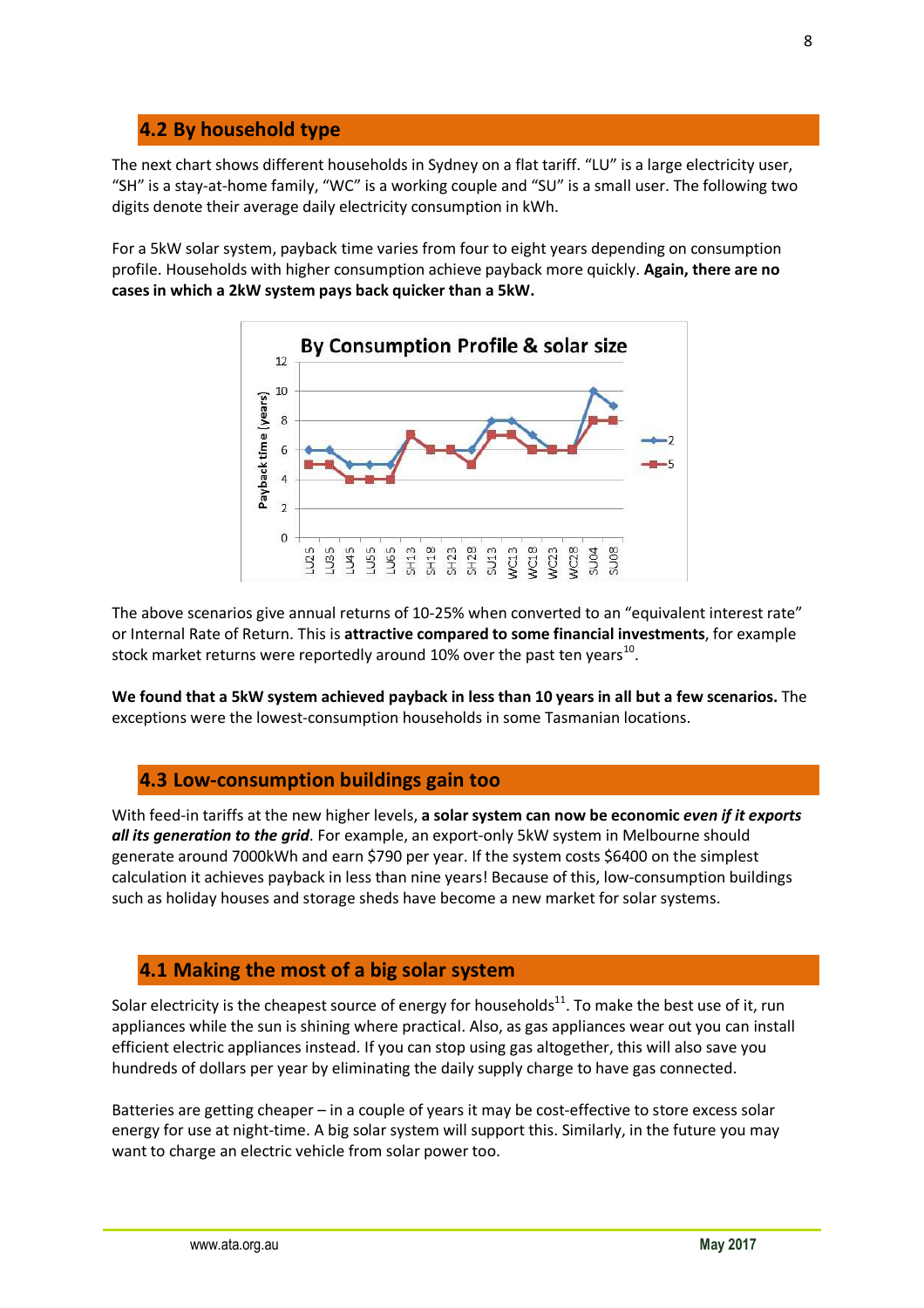#### **5. Other considerations**

#### **5.1 Good for the environment**

This is good news for the environment. Economic and environmental priorities have aligned; for both reasons it's generally better to "go big" with your solar system. However, there may still be competing demands on your capital. In particular, when building a home it's best to prioritise items that are difficult to install later, such as efficient windows and wall insulation. If you have to make such a choice, it may be wise to delay the solar installation until funds become available.

Some people worry about environmental credentials such as the energy required to create and transport the solar panels. We've found that this is not a problem, as a solar system only takes one or two years to save as much energy as it consumed. After that its energy contribution is all positive<sup>12</sup>.

#### **5.1 Constraints on a big solar system**

If bigger is better, how big can we go? Roof space is an obvious constraint. Panels with the latest technology tend to be relatively expensive, but can generate more energy from the same area. These might be worthwhile if your roof space is limited.

As noted above, most people have budget constraints and have to prioritise their spending. **Don't ignore energy efficiency investments** that may pay off even quicker, such as insulation, gap sealing, window shading, LED lights and efficient appliances.

Electricity distributors limit the size of solar systems connected into their grid. If you've got a normal residential single-phase connection, solar systems up to 5kW in size are usually no problem. Going larger often requires extra paperwork and may not be allowed. One good strategy is oversizing, eg connecting 6kW of panels to a 5kW inverter. The distributor treats this as a 5kW system, as that's its maximum power output. Another option to allow a larger solar system is to install a three-phase electricity supply, which would normally support a 15kW solar system. However, upgrading your electricity supply involves additional cost.

Some people who installed solar around 2011 or earlier are still getting a high feed-in tariff such as 60c per kWh. These contracts require that no extra solar is installed on the property. In such a case you'd have to weigh up the value of higher feed-in tariffs on the small solar system, compared to a lower feed-in tariff from a large system.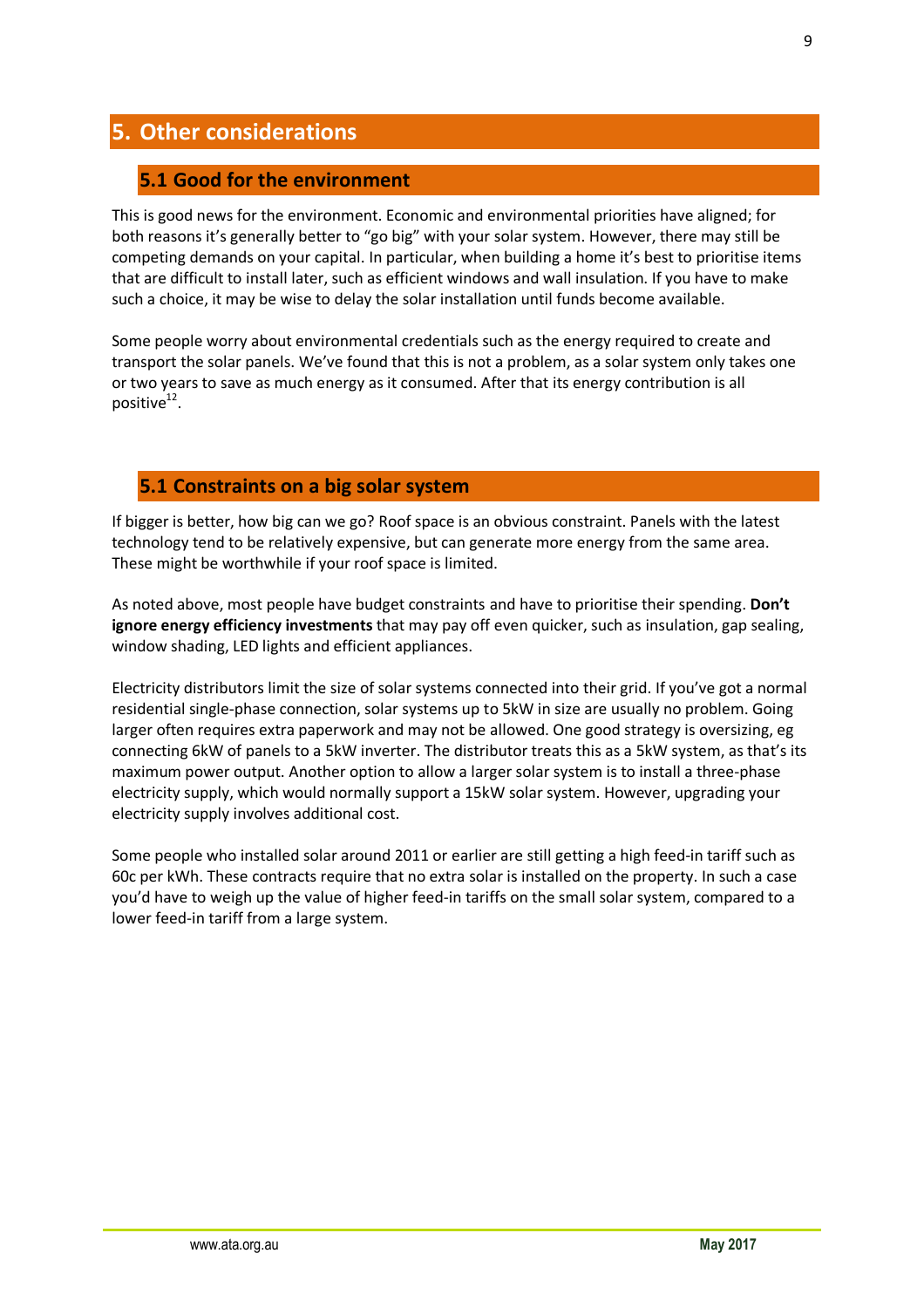#### **5.2 Battery economics**

A battery is an optional extra to a grid-connected solar system**. In our view it's not yet really a mainstream product** because it's not particularly economic, and the options are fast-changing. They're also not directly beneficial to the environment. If we look ahead four years, batteries will be economic in many cases for bill savings, and the technology should be more settled.

Batteries are already worthwhile in specific situations, for example if your electricity distributor has

limited your solar exports to the grid, or if you require power in a blackout. We support early adopters installing batteries, as they're helping to develop this industry, which will become important to buffer higher levels of wind and solar generation in our grid.

In our economic analysis, we considered solar systems that include both a small battery (3 kilowatt hours of usable capacity) and a large one (10kWh).

The chart above shows the payback time for those two battery sizes (and no battery) installed in 2017 as part of a 5kW solar system in Sydney, on a flat tariff. In all cases, faster payback is achieved with a smaller battery, and fastest with no battery at all.

The next chart shows the payback time for a stay-at home family in Sydney using 23kWh of electricity per day. It shows that if you've decided to include a

battery, it makes even more sense to install a big solar system.

#### **5.1 Is it now worthwhile to quit the grid?**

Although grid tariffs are getting more expensive, a proper off-grid solar system is a very big investment, and **we don't generally advise going off-grid if a connection is easily available**. Here's some further information: http://www.sanctuarymagazine.org.au/ideas-advice/quit-grid/



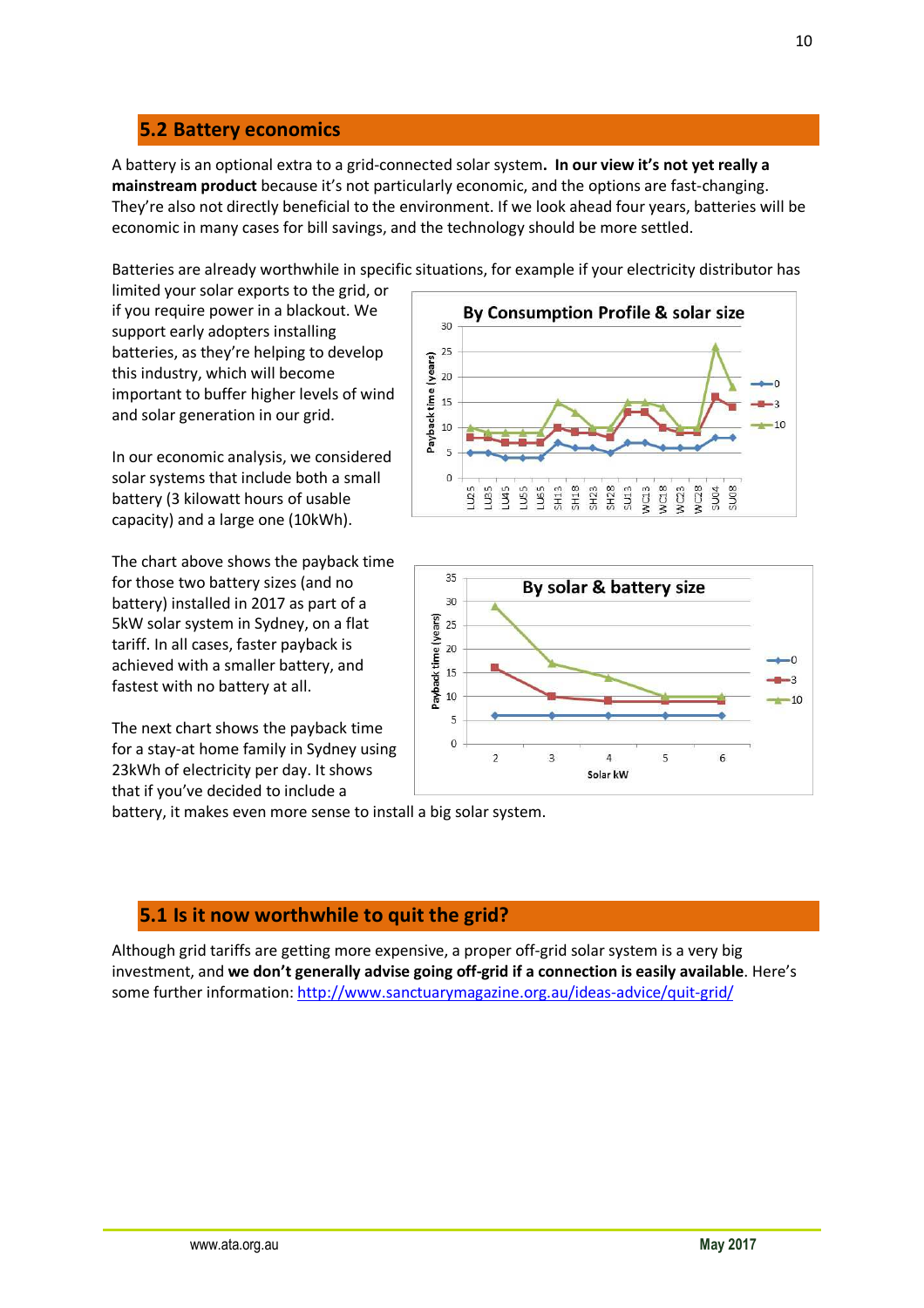#### **5.2 What if tariffs don't rise?**

If you install a big solar system based on future rises in feed-in tariffs and import tariffs, there is a chance this might not eventuate, causing bill savings to be less than planned and delaying payback. **We think this risk is low**. Future prices are notoriously hard to predict, but the current wholesale electricity price appears to be the "new normal".

Previous low wholesale prices were only possible because most energy was generated by old coalfired power stations that had paid off their financing costs. Any new-build generation won't have that advantage.

Over the next year or two, new generation<sup>13</sup> is expected to re-balance supply with demand and ease wholesale prices. On the other hand, as wholesale prices reduce, financial pressure on generators will hasten closure of the next ageing coal-fired power station. We may see a saw-tooth trend with steady price declines punctuated by periodic upward jumps.

As usual, the big unknown is government policy. With coal-fired power stations closing and wind and solar booming, the transition to renewables is clearly well underway. This is acknowledged even by big coal generators<sup>14</sup> and electricity networks<sup>15</sup>. If properly-managed, this transition promises longterm benefits for Australia<sup>16</sup>. But if planning is poor, short-term disruption will trigger rushed, expensive policies leading to tariffs rising higher than necessary.

Even if tariffs don't rise, a big solar system still has good economics. For the Sydney example mentioned above, payback is delayed by one year for the 5kW system, and not at all for the smaller one.

#### **5.1 Renters, apartment-dwellers and vulnerable consumers**

Many people face barriers to installing solar. Renters must negotiate with the landlord, and if you live in a property with a shared roof (e.g. a block of flats) you have to negotiate with the owner's corporation. Some people have no prospect of saving the capital to pay for a solar system, and others have an unsuitable roof.

With grid electricity (and gas) becoming so much more expensive than solar, this will **further entrench the disadvantages** that many of these groups already experience in our society.

To make cheap solar power more accessible to these groups, we advocate for initiatives such as Environmental Upgrade Agreements (eg the Solar Savers program) $^{17}$  and Virtual Net Metering within blocks of units.<sup>18</sup> New technical solutions are becoming available to share solar electricity among multiple residents, for example as recently trialled at Nicholson Gardens<sup>19</sup>. In addition, we support community energy projects, in which people can receive regular returns from investing in a solar system installed on a local building.